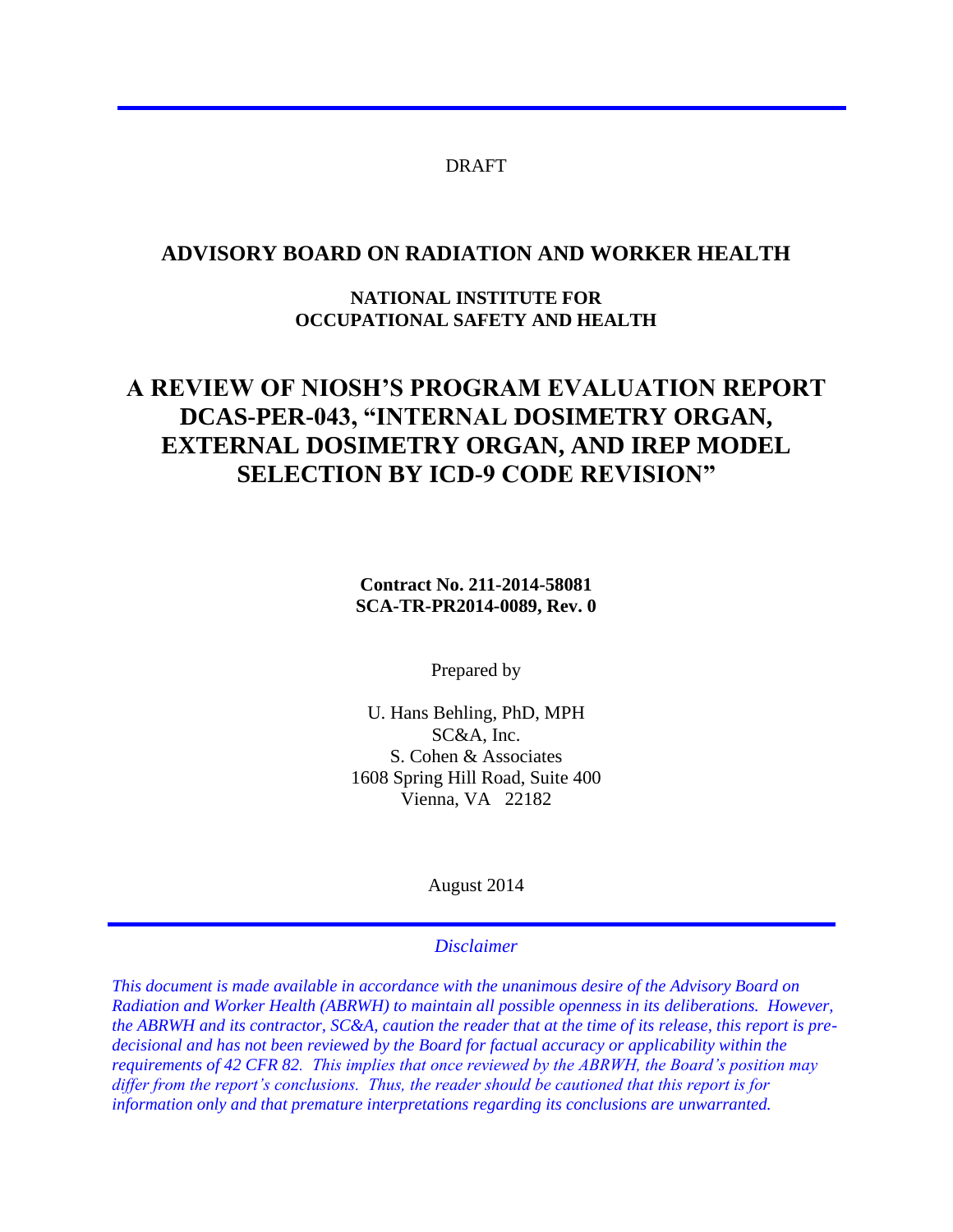| <b>Effective Date:</b> | Revision No. | Document No.       | Page No.  |
|------------------------|--------------|--------------------|-----------|
| August 18, 2014        |              | SCA-TR-PR2014-0089 | $2$ of 16 |

| S. COHEN & ASSOCIATES:                             | Document No.            |
|----------------------------------------------------|-------------------------|
|                                                    | SCA-TR-PR2014-0089      |
| <b>Technical Support for the Advisory Board on</b> | <b>Effective Date:</b>  |
| <b>Radiation &amp; Worker Health Review of</b>     | Draft – August 18, 2014 |
| <b>NIOSH Dose Reconstruction Program</b>           |                         |
|                                                    |                         |
| <b>A REVIEW OF NIOSH'S PROGRAM</b>                 |                         |
| <b>EVALUATION REPORT DCAS-PER-043,</b>             |                         |
| "INTERNAL DOSIMETRY ORGAN,                         | Page 2 of 16            |
| <b>EXTERNAL DOSIMETRY ORGAN, AND</b>               |                         |
| <b>IREP MODEL SELECTION BY ICD-9 CODE</b>          |                         |
| <b>REVISION"</b>                                   |                         |
|                                                    | Supersedes:             |
| <b>Task Manager:</b>                               |                         |
|                                                    | N/A                     |
| Date:                                              |                         |
| U. Hans Behling, PhD, MPH                          |                         |
|                                                    |                         |
|                                                    | Reviewer(s):            |
| Project Manager:                                   |                         |
|                                                    | John Stiver             |
| Date:                                              |                         |
| John Stiver, CHP                                   |                         |
|                                                    |                         |

#### **Record of Revisions**

| <b>Revision</b><br><b>Number</b> | <b>Effective</b><br>Date | <b>Description of Revision</b> |
|----------------------------------|--------------------------|--------------------------------|
| $0$ (Draft)                      | 08/18/2014               | Initial issue                  |
|                                  |                          |                                |
|                                  |                          |                                |
|                                  |                          |                                |
|                                  |                          |                                |
|                                  |                          |                                |
|                                  |                          |                                |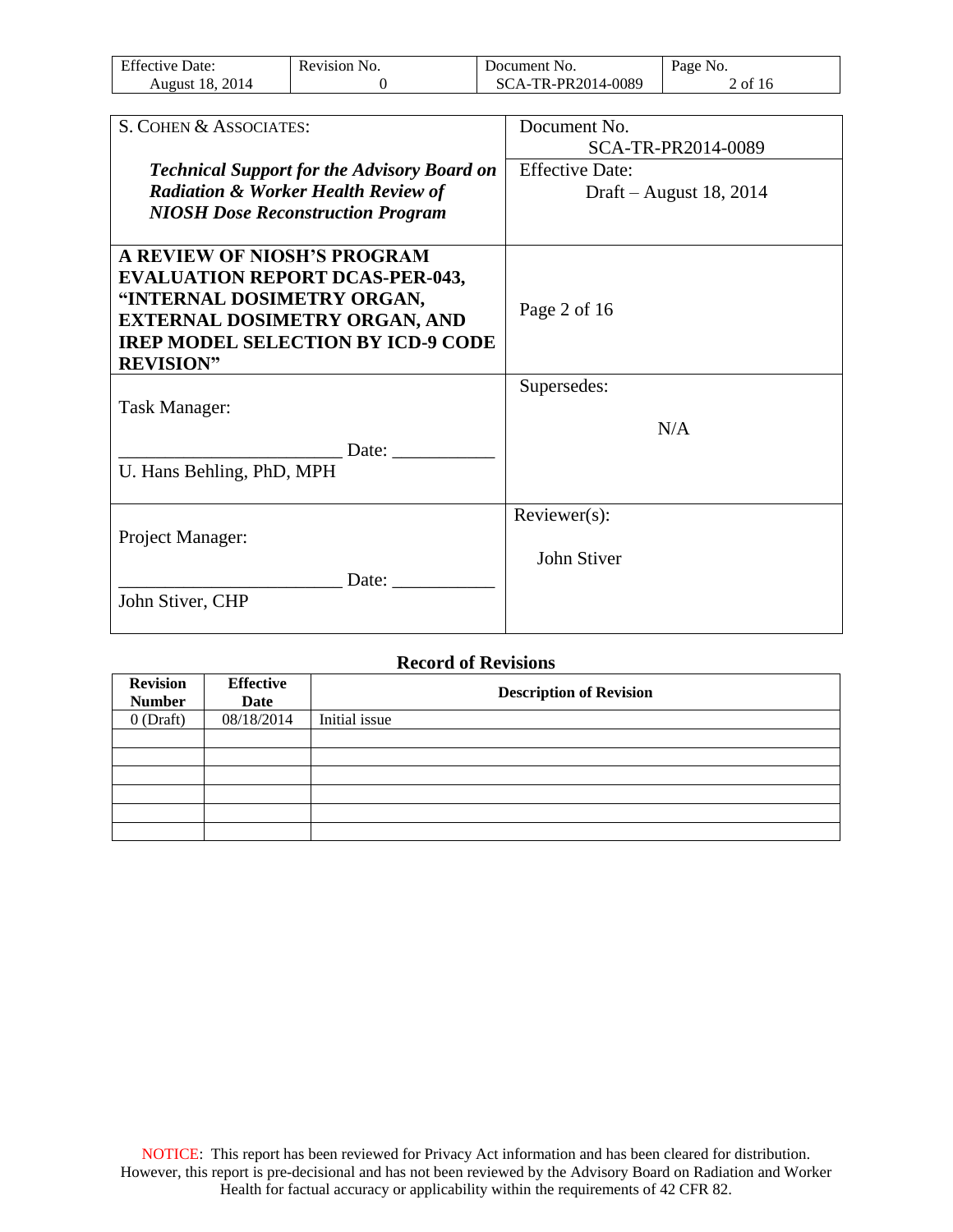| <b>Effective Date:</b> | Revision No. | Document No.       | Page No. |
|------------------------|--------------|--------------------|----------|
| <b>August 18, 2014</b> |              | SCA-TR-PR2014-0089 | 3 of 16  |

# **TABLE OF CONTENTS**

| 1.0 |                                                                              |  |
|-----|------------------------------------------------------------------------------|--|
| 2.0 | Subtask 1: Identify the Circumstances that Necessitated the Need for         |  |
| 3.0 | Subtask 2: Assess NIOSH's Specific Methods for Corrective Action 11          |  |
| 4.0 | Subtask 3: Evaluate the PER's Stated Approach for Identifying the Number of  |  |
| 5.0 | Subtask 4: Conduct Audits of a Sample Set of DRs Affected by DCAS-PER-043 14 |  |
| 6.0 |                                                                              |  |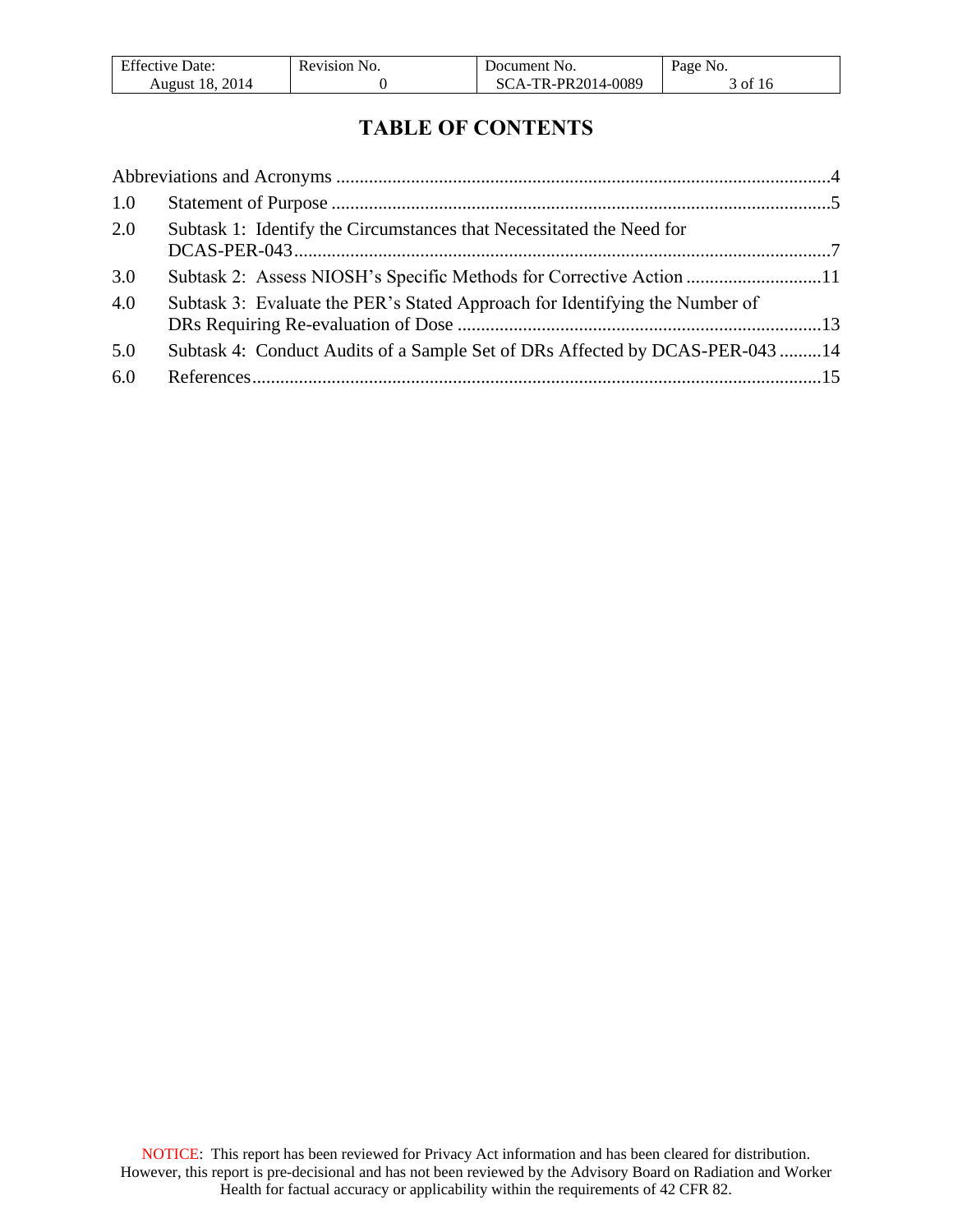| <b>Effective Date:</b> | Revision No. | Document No.       | Page No. |
|------------------------|--------------|--------------------|----------|
| <b>August 18, 2014</b> |              | SCA-TR-PR2014-0089 | 4 of 16  |

# **ABBREVIATIONS AND ACRONYMS**

<span id="page-3-0"></span>

| <b>CCL</b>     | chronic lymphocytic leukemia                                           |
|----------------|------------------------------------------------------------------------|
| <b>CM</b>      | <b>Clinical Modification</b>                                           |
| <b>DCAS</b>    | Division of Compensation Analysis and Support (formerly OCAS)          |
| <b>DHHS</b>    | (U.S.) Department of Health and Human Services                         |
| <b>DOL</b>     | (U.S.) Department of Labor                                             |
| DR             | dose reconstruction                                                    |
| <b>EEOICPA</b> | Energy Employees Occupational Illness Compensation Program Act of 2000 |
| <b>ICRP</b>    | <b>International Commission on Radiological Protection</b>             |
| <b>ICD</b>     | <b>International Classification of Diseases</b>                        |
| <b>IMBA</b>    | <b>Integrated Modules for Bioassay Analysis</b>                        |
| <b>IREP</b>    | Interactive RadioEpidemiological Program                               |
| <b>NCHS</b>    | <b>National Center for Health Statistics</b>                           |
| <b>NIOSH</b>   | National Institute for Occupational Safety and Health                  |
| <b>NOS</b>     | not otherwise specified                                                |
| <b>OCAS</b>    | Office of Compensation Analysis and Support (now DCAS)                 |
| <b>ORAUT</b>   | Oak Ridge Associated Universities Team                                 |
| <b>PEP</b>     | Program Evaluation Plan                                                |
| <b>PER</b>     | <b>Program Evaluation Report</b>                                       |
| <b>POC</b>     | probability of causation                                               |
| SC&A           | S. Cohen and Associates (SC&A, Inc.)                                   |
| <b>SEC</b>     | <b>Special Exposure Cohort</b>                                         |
| <b>TIB</b>     | technical information bulletin                                         |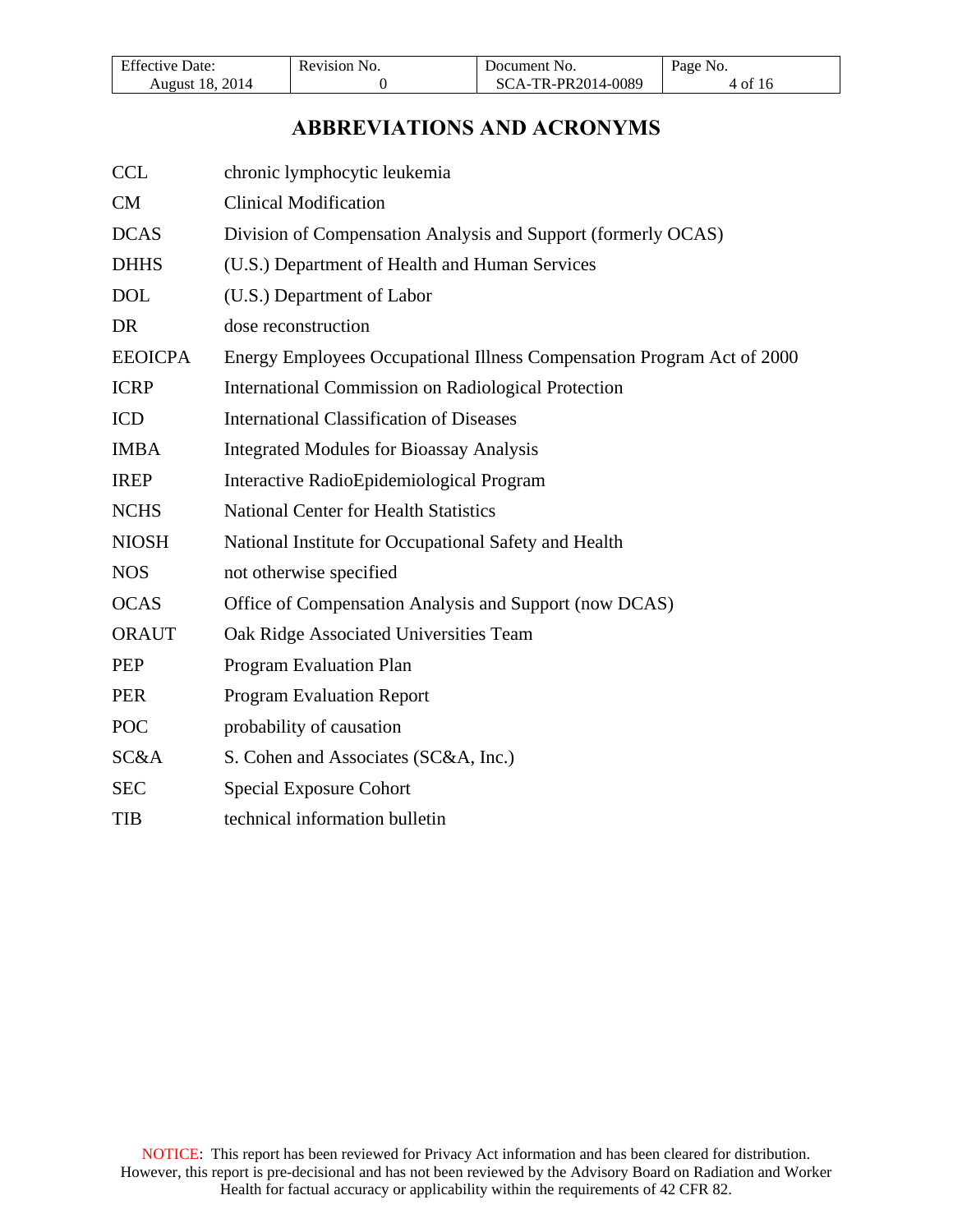| <b>Effective Date:</b> | Revision No. | Document No.       | Page No. |
|------------------------|--------------|--------------------|----------|
| August 18, 2014        |              | SCA-TR-PR2014-0089 | 5 of 16  |

### <span id="page-4-0"></span>**1.0 STATEMENT OF PURPOSE**

To support dose reconstruction (DR), the National Institute for Occupational Safety and Health (NIOSH) and the Oak Ridge Associated Universities Team (ORAUT) have assembled a large body of guidance documents, workbooks, computer codes, and tools. In recognition of the fact that all of these supporting elements in DR may be subject to revisions, provisions exist for evaluating the effect of such programmatic revisions on the outcome of previously completed DRs. Such revisions may be prompted by document revisions due to new information, misinterpretation of guidance, changes in policy, and/or programmatic improvements.

The process for evaluating potential impacts of programmatic changes on previously completed DRs has been proceduralized in OCAS-PR-008, *Preparation of Program Evaluation Reports and Program Evaluation Plans* (OCAS 2006), Revision 2, dated December 6, 2006. This procedure describes the format and methodology to be employed in preparing a Program Evaluation Report (PER) and a Program Evaluation Plan (PEP).

A PER provides a critical evaluation of the effect(s) that a given issue/programmatic change may have on previously completed DRs. This includes a qualitative and quantitative assessment of potential impacts. Most important in this assessment is the potential impact(s) on the Probability of Causation (POC) of previously completed DRs with POCs of <50%.

During a teleconference by the Advisory Board's Procedures Subcommittee meeting on April 16, 2014, SC&A was tasked by the Board to conduct reviews of three PERs. Included among the PERs is DCAS-PER-043*, Internal Dosimetry Organ, External Dosimetry Organ, and IREP Model Selection by ICD-9 Code Revision* (DCAS 2013). In conducting a PER review, SC&A is committed to perform the following five subtasks, each of which is discussed in this report:

- Subtask 1: Assess NIOSH's evaluation/characterization of the "issue" and its potential impacts on DR. Our assessment intends to ensure that the "issue" was fully understood and characterized in the PER.
- Subtask 2: Assess NIOSH's specific methods for corrective action. In instances where the PER involves a technical issue that is supported by document(s) [e.g., white papers, technical information bulletins (TIBs), procedures] that have not yet been subjected to a formal SC&A review, Subtask 2 will include a review of the scientific basis and/or sources of information to ensure the credibility of the corrective action and its consistency with current/consensus science. Conversely, if such technical documentation has been formalized and previously subjected to a review by SC&A, Subtask 2 will simply provide a brief summary/conclusion of this review process.
- Subtask 3: Evaluate the PER's stated **approach** for identifying the universe of potentially affected DRs, and assess the **criteria** by which a subset of potentially affected DRs was selected for re-evaluation. The second step may have important implications in instances where the universe of previously denied DRs is very large and, for reasons of practicality, NIOSH's re-evaluation is confined to a subset of DRs that, based on their scientific

NOTICE: This report has been reviewed for Privacy Act information and has been cleared for distribution. However, this report is pre-decisional and has not been reviewed by the Advisory Board on Radiation and Worker Health for factual accuracy or applicability within the requirements of 42 CFR 82.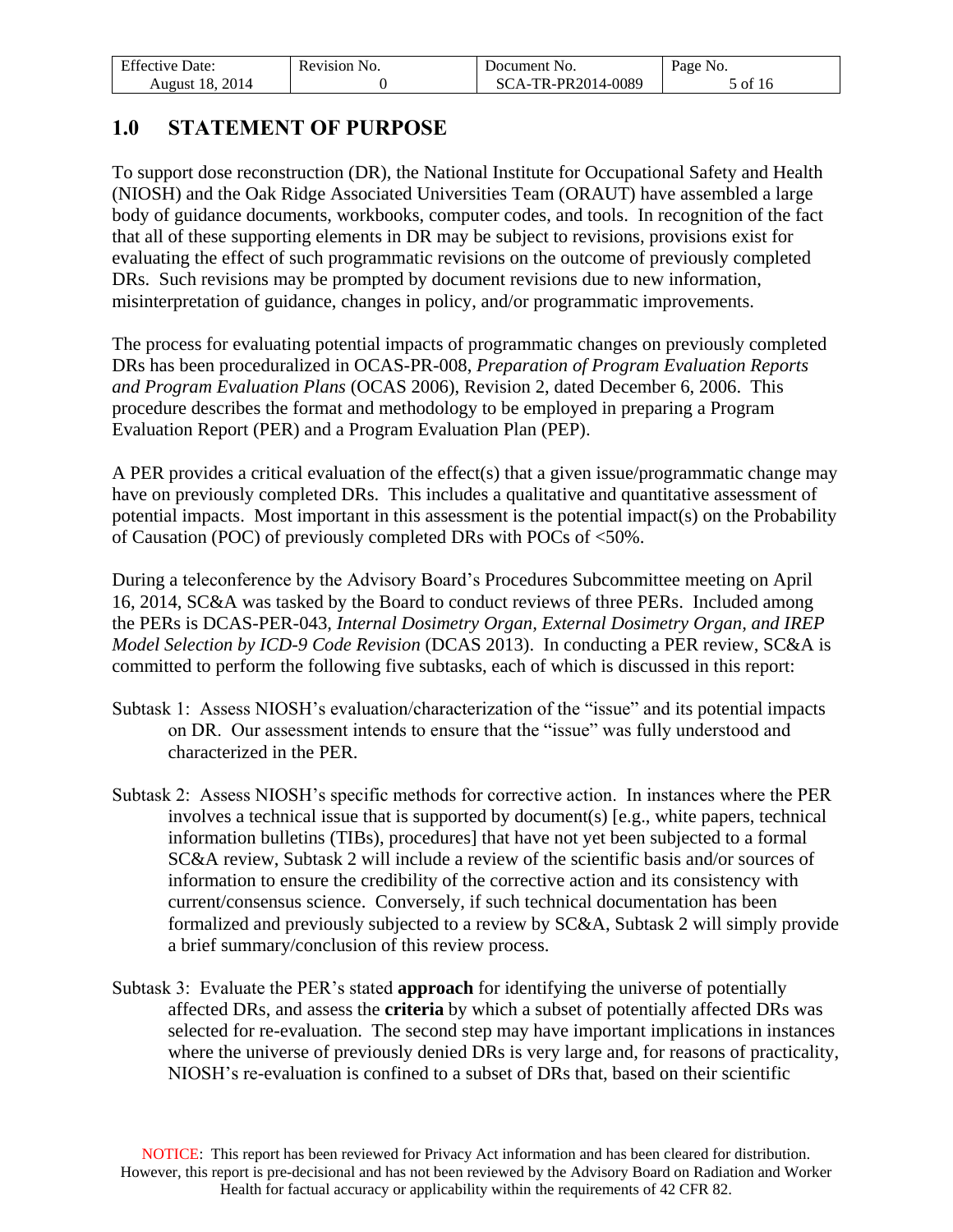| <b>Effective Date:</b> | Revision No. | Document No.       | Page No. |
|------------------------|--------------|--------------------|----------|
| August 18, 2014        |              | SCA-TR-PR2014-0089 | 6 of 16  |

judgment, have the potential to be significantly affected by the PER. In behalf of Subtask 3, SC&A will also evaluate the timeliness for the completion of the PER.

- Subtask 4: Conduct audits of DRs affected by the PER under review. Based on information contained in Table 1 (and discussed in Section 3.1 below), the number of DRs selected for audit for a given PER will vary. (It is assumed that the selection of the DRs and the total number of DR audits per PER will be made by the Advisory Board.)
- Subtask 5: Prepare a written report that contains the results of the Subtask 4 DR audit, along with our review conclusions.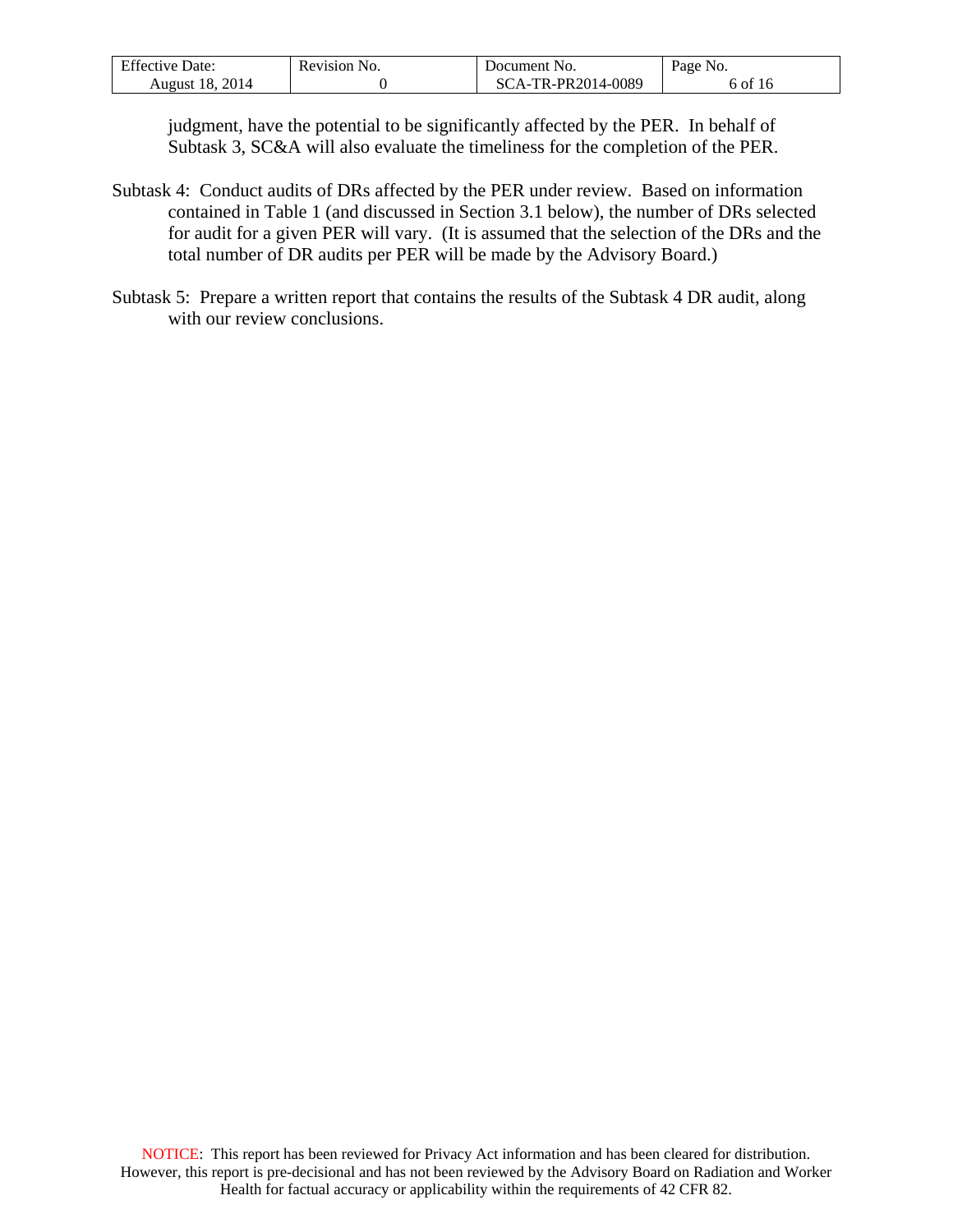| <b>Effective Date:</b> | Revision No. | Document No.       | Page No. |
|------------------------|--------------|--------------------|----------|
| <b>August 18, 2014</b> |              | SCA-TR-PR2014-0089 | of 16    |

# <span id="page-6-0"></span>**2.0 SUBTASK 1: IDENTIFY THE CIRCUMSTANCES THAT NECESSITATED THE NEED FOR DCAS-PER-043**

Under the Energy Employees Occupational Illness Compensation Program Act of 2000 (EEOICPA), the organs or tissues for which doses must be estimated are those that are delineated by the specified ICD-9 code that is received from the U.S. Department of Labor (DOL). Thus, coding of the cancers is conducted by DOL on the basis of ICD-9. The U.S. Department of Health and Human Services (DHHS) National Center for Health Statistics (NCHS) has issued a related document, International Classification of Diseases, Ninth Edition, Clinical Modification (ICD-9-CM; DHHS 2008), which is widely used in the United States. ICD-9-CM is revised on an annual basis. While many ICD-9 codes are clear in their intended organ or tissue, additional guidance is necessary to identify the appropriate organs or tissues for internal and external dose estimation and the Interactive RadioEpidemiological Program (IREP) model to use for the organ or tissue.

ORAUT-OTIB-0005, *Internal Dosimetry Organ, External Dosimetry Organ, and IREP Model Selection by ICD-9 Code*, provides guidance on selection of (1) the appropriate International Commission on Radiological Protection (ICRP) organ or tissue model to estimate the internal dose for specific ICD-9 codes, (2) the appropriate organs or tissues to estimate external dose, and (3) the appropriate model in IREP. ORAUT-OTIB-0005 also provides information for selecting and assessing likely primary cancers for secondary cancers.

Revision 0 of ORAUT-OTIB-0005 was issued on March 11, 2003. Since that time, changes have been introduced that have mandated the following nine revisions to ORAUT-OTIB-0005.

| Revision #             | <b>Issue Date</b> |
|------------------------|-------------------|
| Revision 0             | 11/3/2003         |
| Revision 1             | 11/23/2004        |
| <b>Revision 1 PC-1</b> | 3/5/2004          |
| <b>Revision 1 PC-2</b> | 5/7/2004          |
| <b>Revision 1 PC-3</b> | 10/29/2004        |
| Revision 2             | 12/2/2005         |
| <b>Revision 2 PC-1</b> | 2/10/2006         |
| Revision 3             | 2/26/2010         |
| Revision 4             | 4/18/2011         |
| Revision 5             | 12/20/2012        |

While some changes in these revisions increased doses, others reduced doses. Since corrective actions mandated by DCAS-PER-043 only need to consider those changes that could result in an increase in dose (and the POC), our review is restricted to those changes that may increase organ doses as summarized below:

 Revision 1 incorporated guidance for the selection of the **external** organ for a given ICD-9 code into ORAUT-OTIB-0005, which was previously contained in OCAS-IG-001. This revision did **not** introduce a change to the estimate of the organ dose.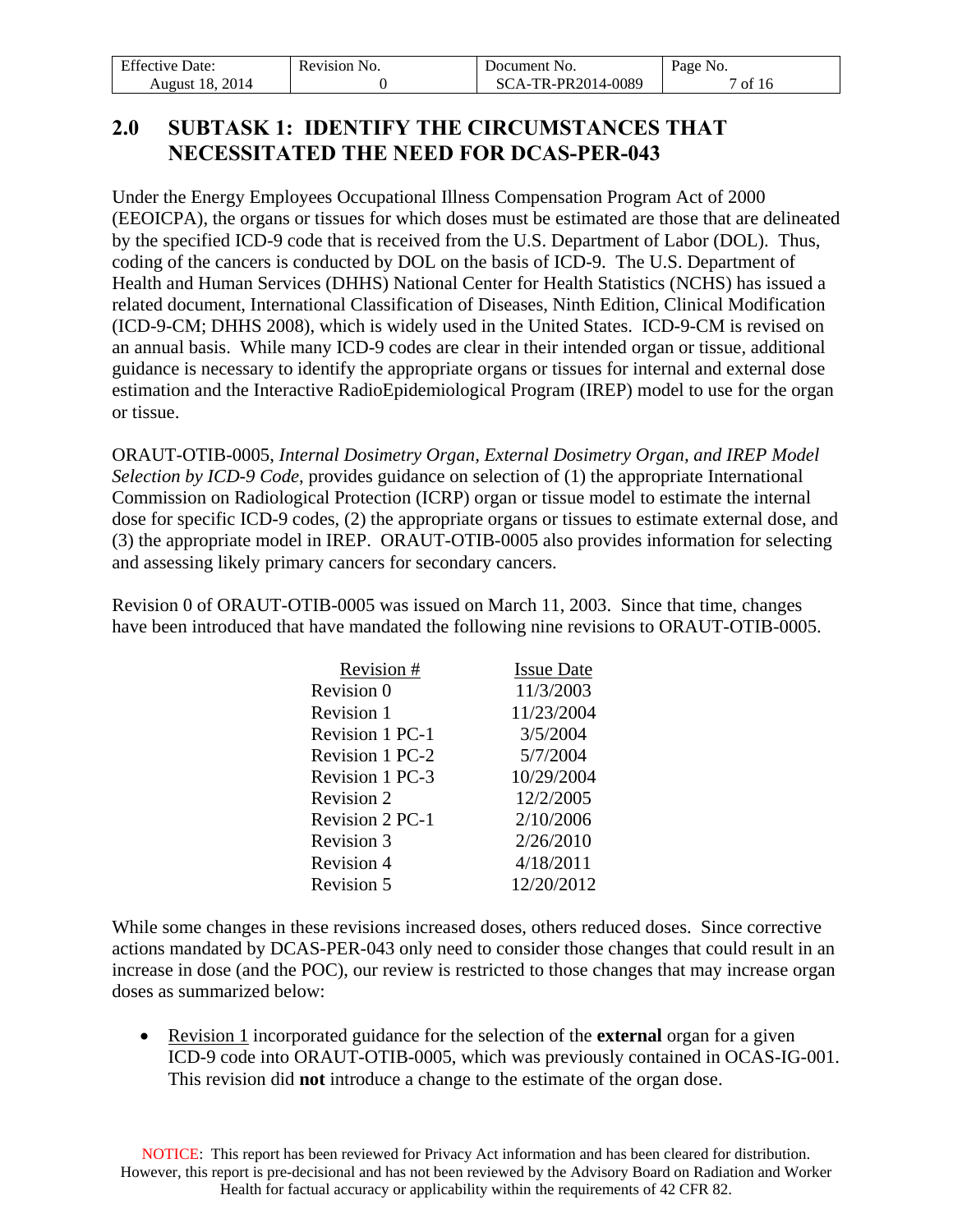| <b>Effective Date:</b> | Revision No. | Document No.     | Page No. |
|------------------------|--------------|------------------|----------|
| August 18, 2014        |              | A-TR-PR2014-0089 | 8 of 16  |

- Revision 1 PC-1 added the **bone cancer model** as a possible option to ICD-9 code 238.7 [lymphoproliferative disease, not otherwise specified (NOS)].
- Revision 1 PC-2 changed the designated **internal** organ for codes 231.8, 235.8, and 235.9 from **lung** to **"medical review".** 1
- Revision 1 PC-3 introduced two changes, both of which resulted in a decrease in dose and are, therefore, **not** impacted by DCAS-PER-043.
- Revision 2 modified handling adenocarcima of the lower third of the esophagus. The revised method required modeling of the esophagus and the stomach to determine which is higher.
- Revision 3 changed the **internal** organ for ICD-9 code 155.1 (malignant neo intrahepatic ducts) from gallbladder to liver/gallbladder. The liver is to be used for intrahepatic ducts; the gallbladder for gallbladder; and a medical review is required to determine the appropriate internal organ for any other specific organ.
- Revision 4 changed internal and external target organs for ICD-9 codes 238.0 (uncert behave neoplasm nec/nos) and 239.2 (bone/skin neoplasm nos). The **internal** target organ changed from "**medical review**" to **bone surfaces**; and the **external** target organ changed from **red bone marrow** to **bone surface**.
- Revision 5 added code 204.1 [chronic lymphocytic leukemia (CLL)] that is briefly described in **ORAUT-OTIB-0082** and in greater detail in Apostoaei and Trabalka (2012).

### SC&A Comments

 $\overline{a}$ 

Based on summary information provided above, only seven of the nine revisions contributed to the need for DCAS-PER-043:

- Revision 1 and Revision 1 PC-3 introduced changes that **decreased** dose and are therefore **not** relevant to DCAS-PER-043.
- Revision 1 PC-1, Revision 1 PC-2, Revision 2, Revision 3, and Revision 4, introduced changes that (1) added ICD-9 codes, (2) changed internal and/or external target organs, or (3) revised the handling of esophageal cancer of the lower third section. These changes all have the potential for increasing dose.
- Revision 5 introduced CLL as a newly recognized radiogenic cancer (ICD-9 code 204.1 series).

 $<sup>1</sup>$  Due to the complexity of determining the appropriate internal organ for some ICD-9 code cancers, a</sup> medical review/recommendation by an ORAUT physician is required for determination of internal organ.

NOTICE: This report has been reviewed for Privacy Act information and has been cleared for distribution. However, this report is pre-decisional and has not been reviewed by the Advisory Board on Radiation and Worker Health for factual accuracy or applicability within the requirements of 42 CFR 82.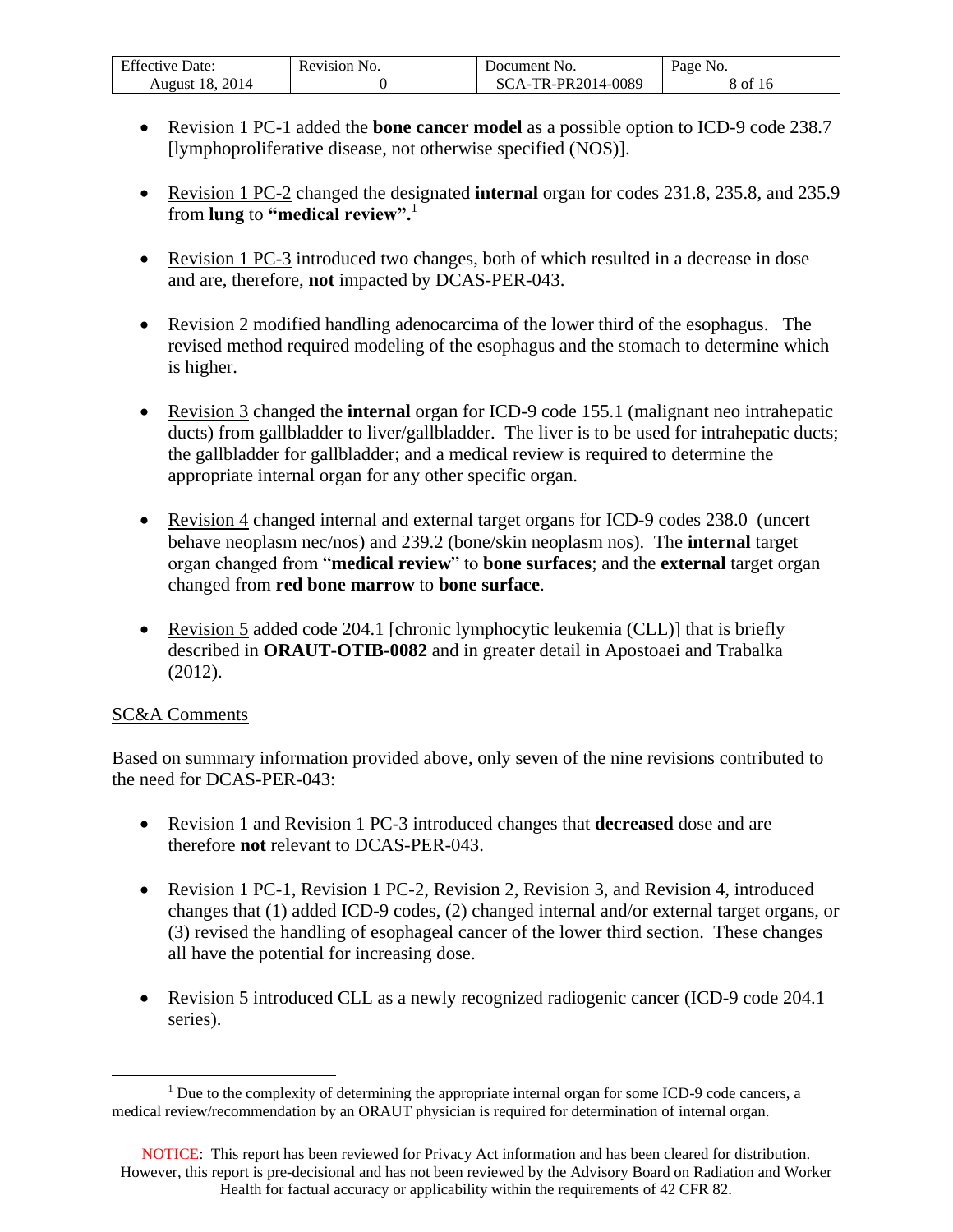| <b>Effective Date:</b> | Revision No. | Document No.       | Page No. |
|------------------------|--------------|--------------------|----------|
| August 18, 2014        |              | SCA-TR-PR2014-0089 | 9 of 16  |

Pertaining to revisions introduced in ORAUT-OTIB-0005 that necessitated the need for DCAS-PER-043, Sections 2.0 and 4.2 of OTIB-0005 (Revs. 03, 04, and 05) provide the following explanation regarding responsible parties for the assignment of ICD-9 codes and the appropriate selection of target organs/tissues for internal and external dose estimates:

#### From Section 2.0

*Under EEOICPA, the organs or tissues for which doses must be estimated are those that are delineated by the specified ICD-9 code that is received from the U.S. Department of Labor (DOL). While many ICD-9 codes are clear in their intended organ or tissue, additional guidance is necessary to identify the appropriate organs or tissues for internal and external dose estimation and the IREP model to use for the organ or tissue. This TIB designates the appropriate internal dosimetry organ and tissue selection for the various ICD-9 coded cancers, the appropriate organs and tissues to estimate external dose, and the appropriate IREP model.*

*Coding of the cancers is conducted by DOL on the basis of ICD-9. The U.S. Department of Health and Human Services (DHHS) National Center for Health Statistics (NCHS) has issued a related document, International Classification of Diseases, Ninth Edition, Clinical Modification (ICD-9-CM; DHHS 2008), which is widely used in the United States. ICD-9-CM is revised on an annual basis. . . . Although the ICD-9-CM coding provides detail that is not in ICD-9, this has not historically been required for assessment under EEOICPA. However, because ICD-9-CM is widely used in the United States, DOL might provide some codes that did not appear in earlier versions of this TIB. . . . Due to the complexity of determining the appropriate organs for lymphatic/hematopoietic cancers, the NIOSH Division of Compensation Analysis and Support (previously the Office of Compensation Analysis and Support or OCAS) conducted a comprehensive review of the state of knowledge regarding the etiology and diagnosis of the various lymphomas, leukemias, and multiple myeloma. This TIB incorporates the findings from this review as set forth in OCAS-TIB-012, Selection for Internal and External Dosimetry Target Organs for Lymphatic/Hematopoietic Cancers (NIOSH 2006).* [Emphasis added.]

#### From Section 4.2

*Due to the complexity of determining the appropriate organs and tissues for some ICD-9 code cancers, a medical review by an Oak Ridge Associated Universities (ORAU) Team physician is required to determine the organs and tissues to use in IMBA for those cancers. These cancers have been designated in Table 3-1 as "Medical review." The ORAU Team physician will recommend to the dose reconstructor the appropriate organs and tissues for dose estimation purposes.*

SC&A concludes that revisions to ORAUT-OTIB-0005 (that necessitated DCAS-PER-043) were exclusively introduced by parties that are generally not within the scope of SC&A's review. We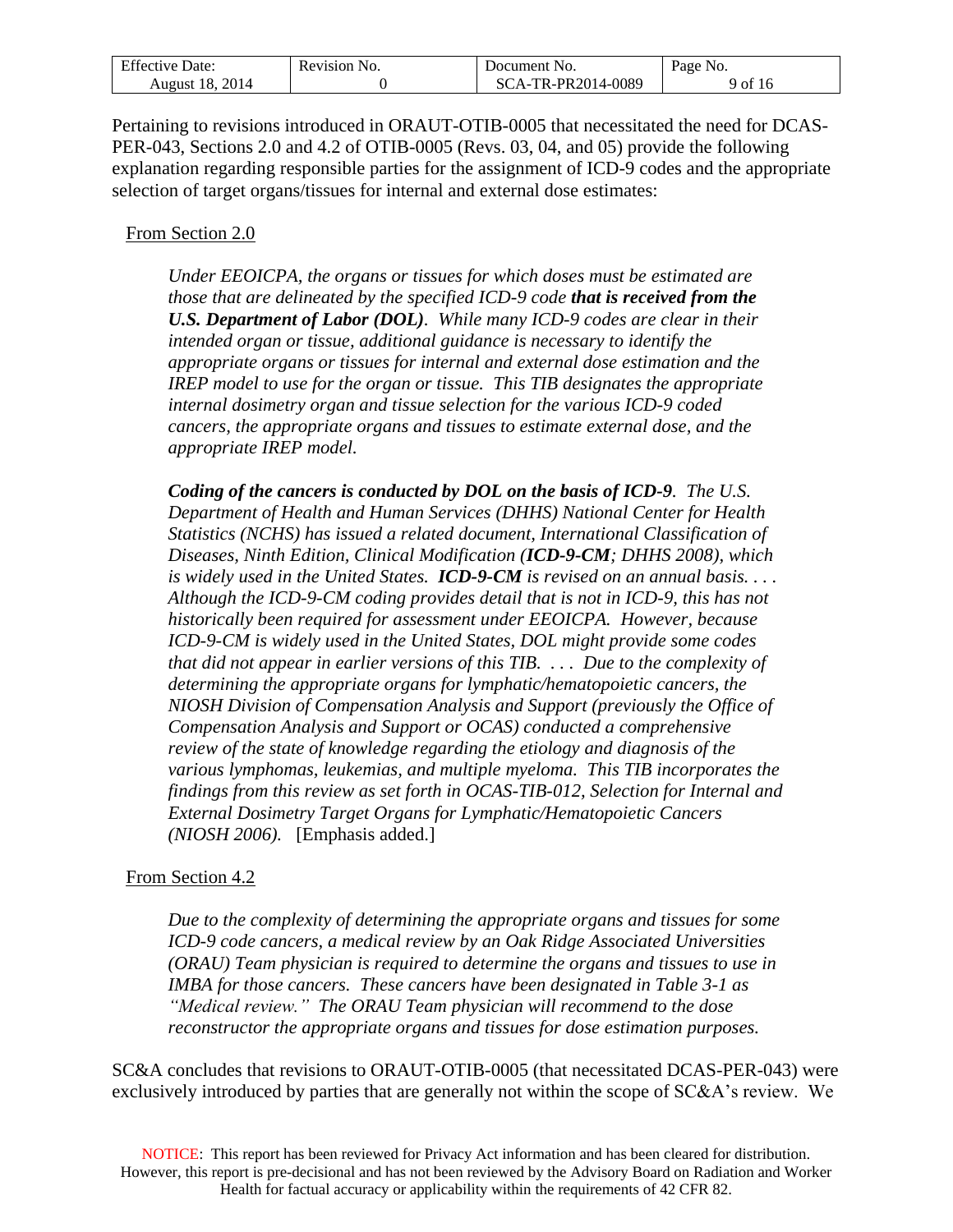| F C<br>Jate:<br>Effective | Revision<br>N <sub>O</sub> | NO.<br>ment<br><b>J</b> ocum                 | Page<br>NO. |
|---------------------------|----------------------------|----------------------------------------------|-------------|
| 2014<br>ı×<br>August      |                            | $14 - 0089$<br>DD2014<br>TD.<br>$\mathbf{v}$ | ΟĪ<br>٠ι.   |

assume that changes and additions to ICD-9 codes reflect updates/revisions to the International Classification of Diseases and ORAUT's improved understanding of corresponding internal and external target organs.

Therefore, SC&A accepts changes introduced to ORAUT-OTIB-0005, and there are no findings.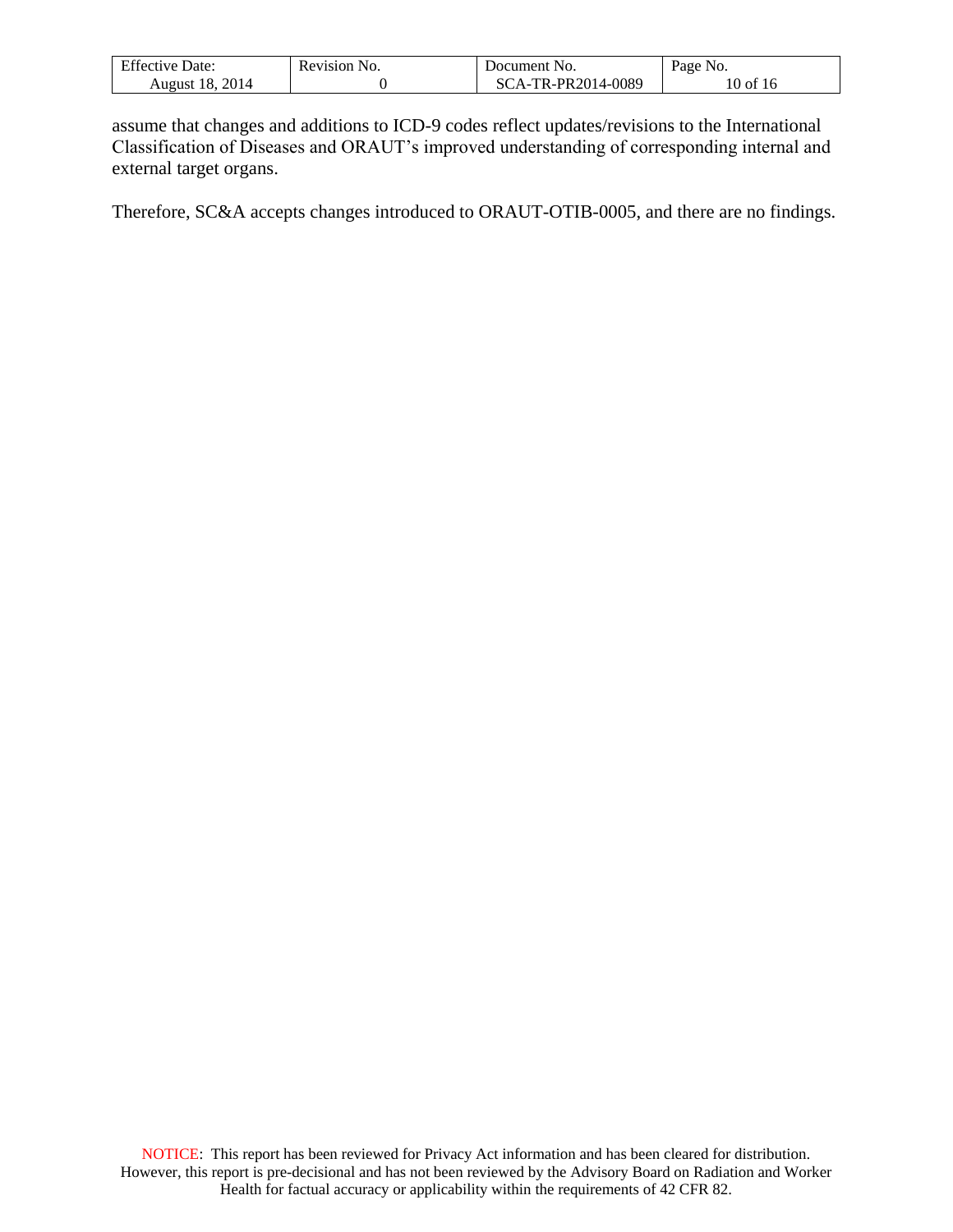| <b>Effective Date:</b> | Revision No. | Document No.       | Page No. |
|------------------------|--------------|--------------------|----------|
| August 18, 2014        |              | SCA-TR-PR2014-0089 | 1 of 16  |

# <span id="page-10-0"></span>**3.0 SUBTASK 2: ASSESS NIOSH'S SPECIFIC METHODS FOR CORRECTIVE ACTION**

For corrective action, NIOSH only considered these revisions to ORAUT-OTIB-0005, which had the potential to increase the dose/POC of previously completed claims, as summarized below:

- Revision 1 PC-1 NIOSH identified five claims that had been completed prior to this revision on March 5, 2004, which **added** the **bone cancer model** as a possible option to ICD-9 code 238.7. However, subsequent to this revision, **all five cases** had been returned for other reasons and reworked using the bone cancer model as a possible option. NIOSH stated that "... Therefore, no further action is necessary."
- Revision 1 PC-2 Previously completed claims affected by changes introduced in this revision were limited to **esophageal cancer** of the **lower third** for which stomach cancer is an optional consideration. NIOSH identified a total of **six** cancers of the lower third esophagus, of which two were compensated under a Special Exposure Cohort (SEC) and **four** were re-evaluated. None of the **four** reworked claims resulted in a POC > 50%.
- Exercision  $3$  For code 155.1, this revision identified the liver as the appropriate internal organ for some cases that may have previously used the gall bladder. Of 23 previously completed claims with code 155.1, 8 were compensated under an SEC. Of the 15 claims that were re-evaluated, **13 claims** remained below a POC of 50%.
- Revision  $4$  This revision affected codes 232, 238, and 239.2. For code 232, this revision added basal cell carcinoma for consideration when the cell type was **not** specified. NIOSH identified a total of 16 previously completed claims with code 232 for which the cell type had not been specified. When reworked, all **16 cases** resulted in POCs less than 50%.

For code 238.0, the internal target organ was changed from **medical review** to bone surface and the external target organ from bone surface to bone marrow. A **single** claim was affected and re-evaluated. It resulted in a POC of <50%.

 Revision 5. The final revision to ORAUT-OTIB-0005 **added** chronic lymphocytic leukemia (CLL) as a radiogenic cancer that was previously not considered under the EEOICPA. However, this change is being considered an **additional cancer** rather than a revised method for the reconstruction of dose. Since to date, no CLL claims have been processed, Revision 5 is not included in the audit of DCAS-PER-043.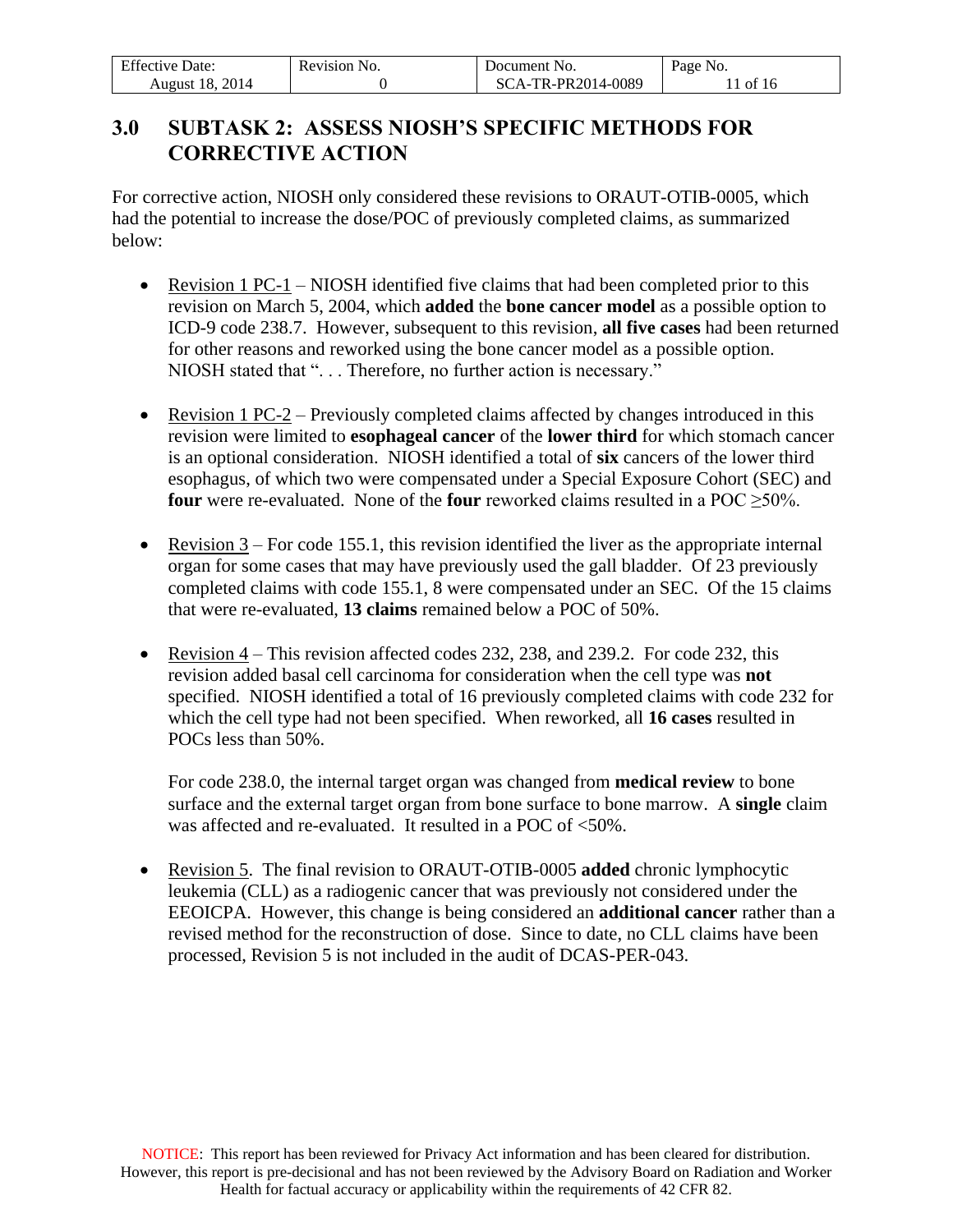| <b>Effective Date:</b> | Revision No. | Document No.       | Page No. |
|------------------------|--------------|--------------------|----------|
| <b>August 18, 2014</b> |              | SCA-TR-PR2014-0089 | 12 of 16 |

SC&A Comments, Findings, Observations

SC&A reviewed all revisions stated in DCAS-PER-043 and compared these to statements cited in the text and to entries given in Table 3-1 (*Selection of Organs, Tissues, and IREP Models for Internal and External Dose Reconstruction Based on ICD-9 Code*).

SC&A found no discrepancies, and there are no findings.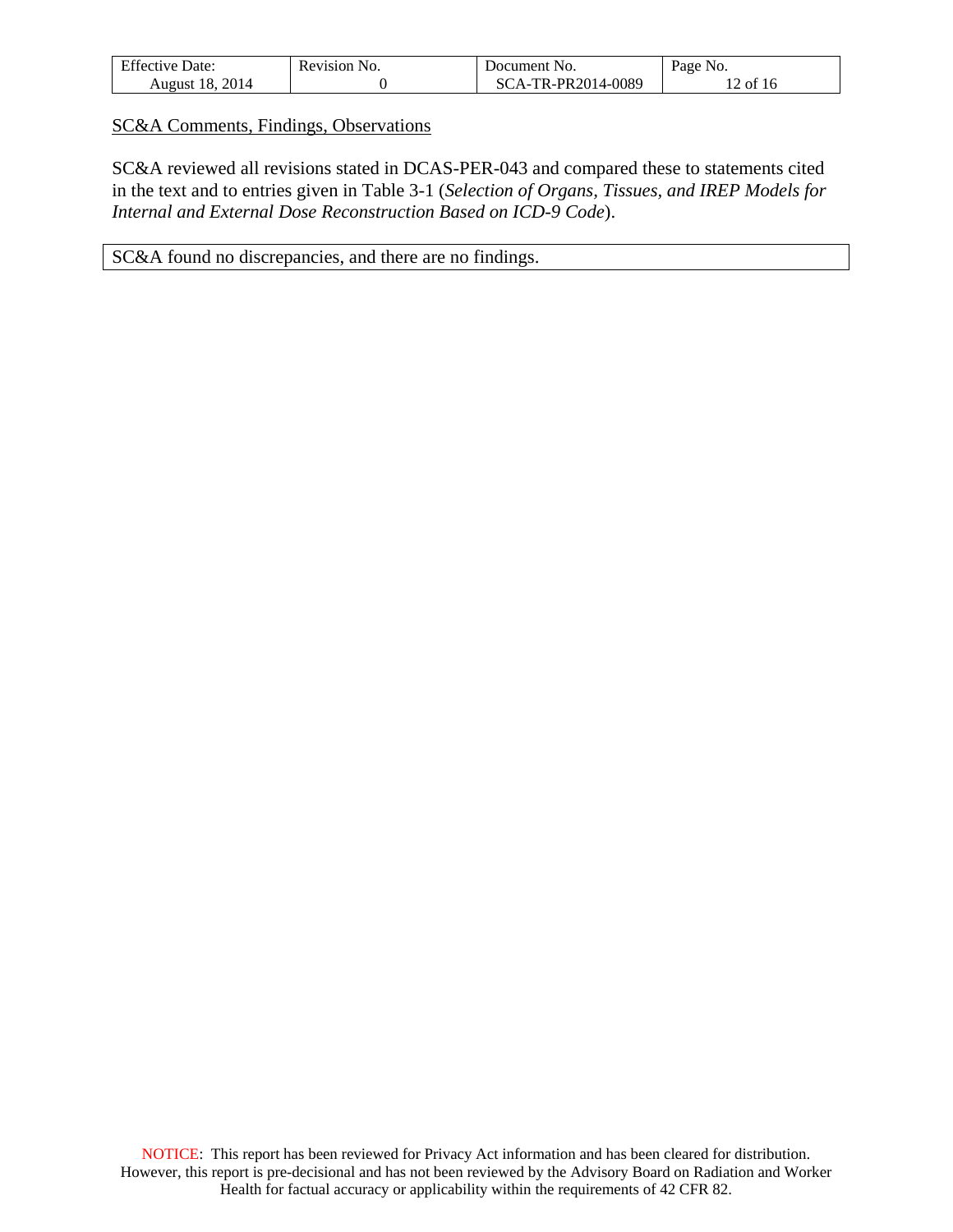| <b>Effective Date:</b> | Revision No. | Document No.       | Page No.   |
|------------------------|--------------|--------------------|------------|
| <b>August 18, 2014</b> |              | SCA-TR-PR2014-0089 | $13$ of 16 |

# <span id="page-12-0"></span>**4.0 SUBTASK 3: EVALUATE THE PER's STATED APPROACH FOR IDENTIFYING THE NUMBER OF DRs REQUIRING RE-EVALUATION OF DOSE**

Criteria used to determine the total population of claims that had the potential of being affected by DCAS-PER-043 included the following:

- (1) Claims were completed prior to the issue date for a specific revision, which had the potential of increasing the dose;
- (2) Claims with a derived POC of less than 50%;
- (3) Claims that met one or more changes that were identified in a specific revision as given in Section 3.0 of DCAS-PER-043 and summarized in Section 2.0 above; and
- (4) A number of claims that met criteria #1, #2, and #3, but were excluded for reasons that include the following:
	- claim had subsequently qualified for inclusion/compensation under an SEC; or
	- claim had been returned for other reasons and reworked using the revised applicable changes.

In summary, revisions introduced in ORAUT-OTIB-0005 affected a total of 36 previously completed claims. Of these, 2 claims resulted in a revised POC greater than 50%; the remaining 34 claims resulted in POCs of less than 45% and represent the pool of claims from which a subset is subject to audit.

### SC&A's Comments/Findings

SC&A was not given access to the primary data used by NIOSH to identify and quantify those claims, which met the stated criteria and qualified for a re-evaluation of dose. SC&A is, therefore, not able to verify the above-cited number of 36 claims that were subject to dose reevaluation.

Our assessment is, therefore, limited to the methodology/criteria employed by NIOSH to identify those claims that are/were potentially impacted by DCAS-PER-043. Based on this restrictive assessment, SC&A concludes that the screening criteria used to identify potentially impacted claims are scientifically sound.

SC&A has no findings pertaining to the identification of claims that were impacted by DCAS-PER-043.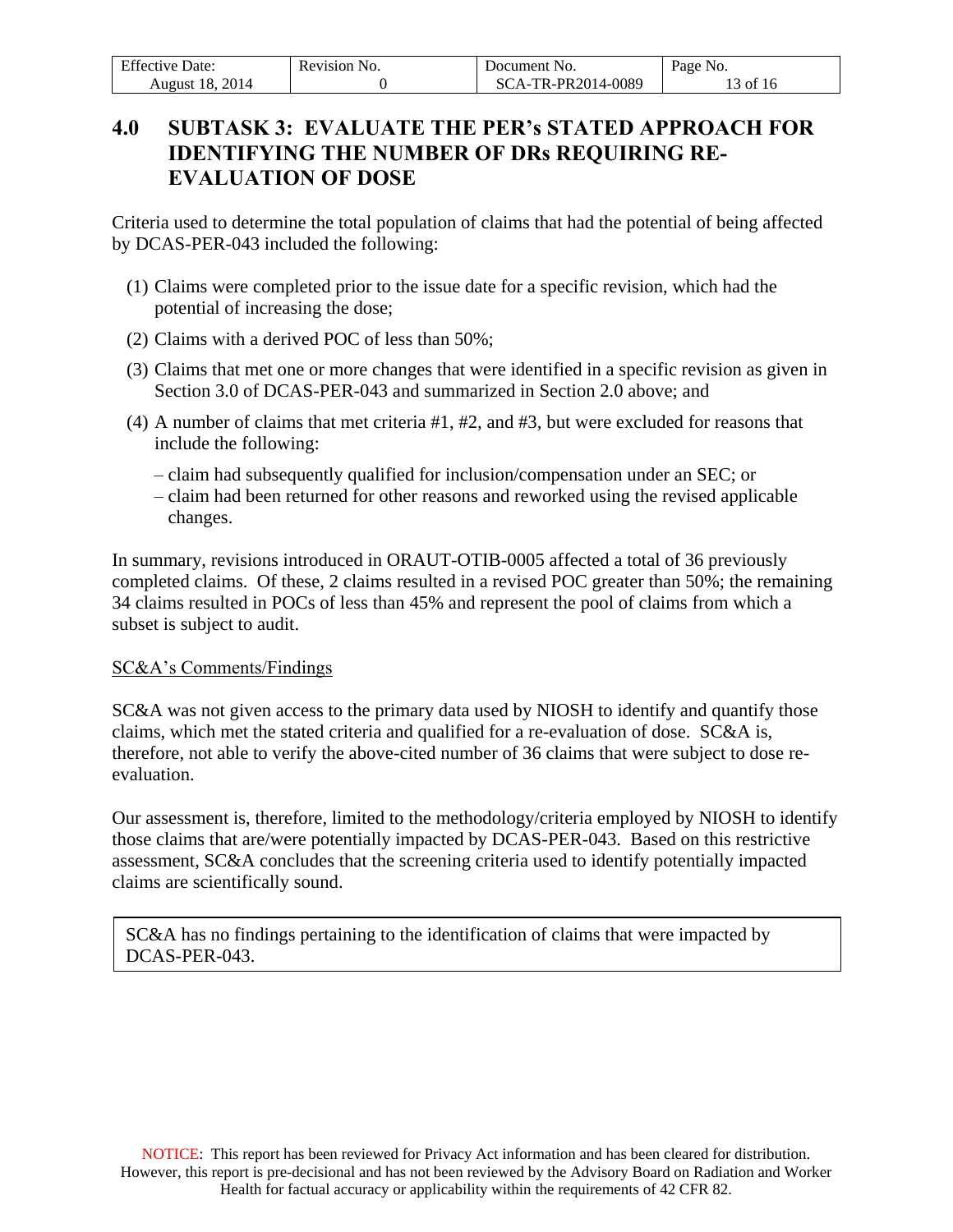| <b>Effective Date:</b> | Revision No. | Document No.       | Page No. |
|------------------------|--------------|--------------------|----------|
| August 18, 2014        |              | SCA-TR-PR2014-0089 | 14 of 16 |

### <span id="page-13-0"></span>**5.0 SUBTASK 4: CONDUCT AUDITS OF A SAMPLE SET OF DRs AFFECTED BY DCAS-PER-043**

#### **Selection of DRs**

Among the pool of 34 DRs that are subject to audit, SC&A recommends the selection of one claim from each of the following revisions and/or ICD-9 codes:

- Revision 2: ICD-9 code 150. This change required the need to consider **stomach cancer** (both target organ and cancer model) for esophageal cancer of the lower third portion of the esophagus. **Select one case from among four affected cases with reworked POC of <50%.**
- Revision 3: ICD-9 code 155.1. This change specified liver as the appropriate internal dose organ for cases that had previously used the gall bladder. **Select one case from 15 affected claims with reworked POCs of <50%.**
- Revision 4:
	- ICD-9 Code 232 added basal carcinoma to the considered cancer models for code 232 when cell type was not specified. **Select one claim from 16 reworked claims with POC of <50%.**
	- ICD-9 Code 238 changed target organs. **Select the single claim that was reevaluated and resulted in a POC of <50%.**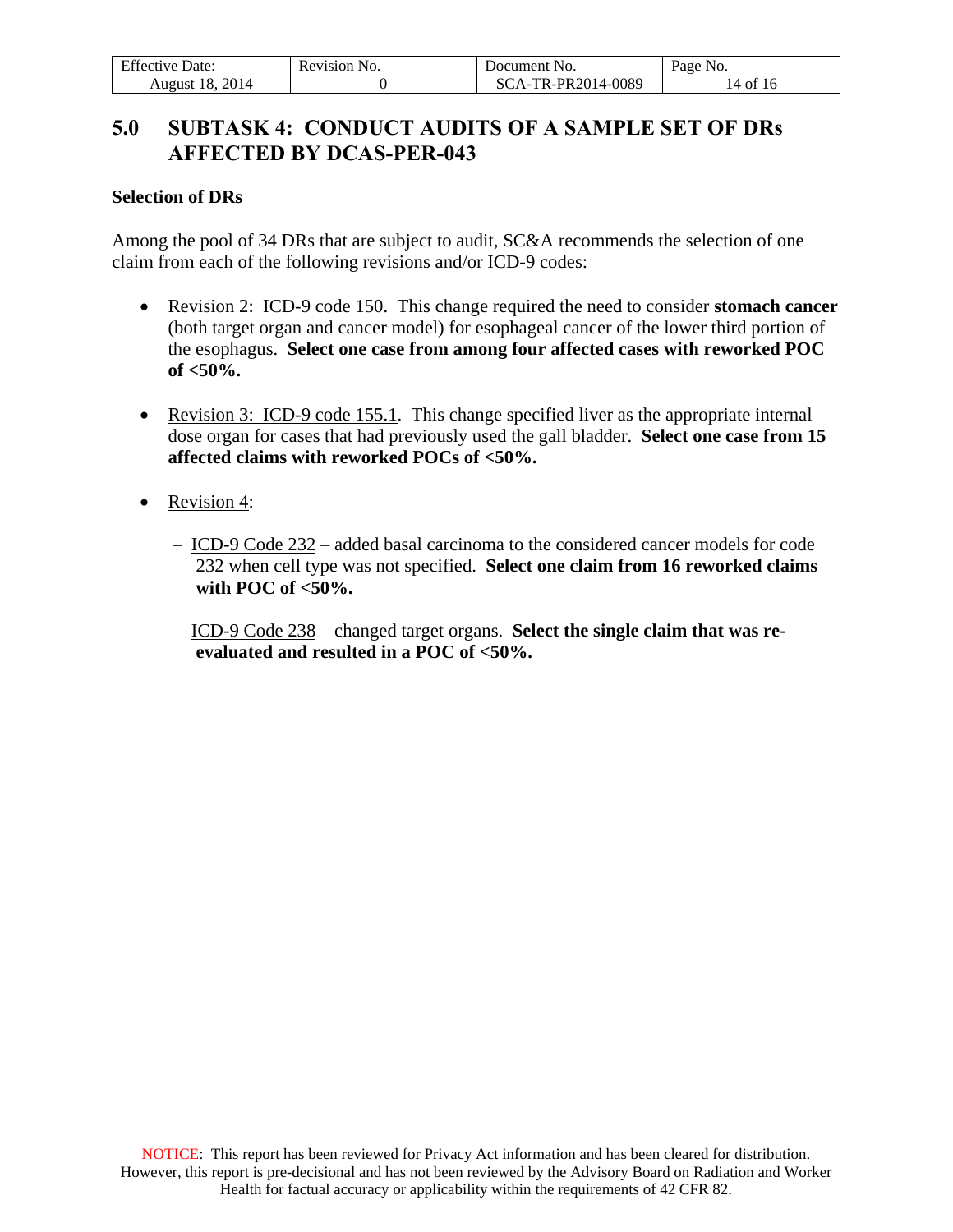| <b>Effective Date:</b> | Revision No. | Document No.       | Page No. |
|------------------------|--------------|--------------------|----------|
| <b>August 18, 2014</b> |              | SCA-TR-PR2014-0089 | 15 of 16 |

### <span id="page-14-0"></span>**6.0 REFERENCES**

42 CFR 82, 2002. *Methods for Radiation Dose Reconstruction under the Energy Employees Occupational Illness Compensation Program Act of 2000*; Final Rule, Federal Register/Vol.67, No. 85/Thursday, May 2, 2002, p. 22314.

Apostoadi, A.I. and J.R. Trabbalka. 2012. *Review, Synthesis, and Application of Information on the Human Lymphatic System to Radiation Dosimetry for Chronic Lymphocytic Leukemia, Final Report*. SENES Oak Ridge, Inc., Center for Risk Analysis, Oak Ridge, TN. March 2012.

DCAS 2013*. Internal Dosimetry Organ, External Dosimetry Organ, and IREP Model Selection by ICD-9 Code Revision*, Rev. 0, DCAS-PER-043, NIOSH's Division of Compensation Analysis and Support, Cincinnati, Ohio. June 7, 2013.

DHHS (U.S. Department of Health and Human Services), 2008. *International Classification of Diseases, Ninth Revision, Clinical Modification*, Centers for Medicare and Medicaid Services and National Center for Health Statistics, Hyattsville, Maryland, October 1, [http://www.cdc.gov/nchs/about/otheract/icd9/abticd9.htm.](http://www.cdc.gov/nchs/about/otheract/icd9/abticd9.htm)

NIOSH (National Institute for Occupational Safety and Health), 2006. *Selection for Internal and External Dosimetry Target Organs for Lymphatic/Hematopoietic Cancers,* OCAS-TIB-012, Rev. 1, Office of Compensation Analysis and Support, Cincinnati, Ohio, February 10.

OCAS 2006. *Preparation of Program Evaluation Reports and Program Evaluation Plans*, OCAS-PR-008, Revision 2, NIOSH's Office of Compensation Analysis and Support, Cincinnati, Ohio. December 6, 2006.

OCAS-IG-001. 2007. *External Dose Reconstruction Implementation Guideline,* Rev. 3, National Institute for Occupational Safety and Health, Office of Compensation Analysis and Support, Cincinnati, Ohio. November 21, 2007.

ORAUT 2003. *Internal Dosimetry Organ, External Dosimetry Organ, and IREP Model Selection by ICD-9 Code*, Rev. 00, ORAUT-OTIB-0005. Oak Ridge Associated Universities Team, Cincinnati, Ohio. November 3, 2003.

ORAUT 2004a. *Internal Dosimetry Organ, External Dosimetry Organ, and IREP Model Selection by ICD-9 Code*, Rev. 01, ORAUT-OTIB-0005. Oak Ridge Associated Universities Team, Cincinnati, Ohio. January 23, 2004.

ORAUT 2004b. *Internal Dosimetry Organ, External Dosimetry Organ, and IREP Model Selection by ICD-9 Code*, Rev. 01 PC-1, ORAUT-OTIB-0005. Oak Ridge Associated Universities Team, Cincinnati, Ohio. March 5, 2004.

ORAUT 2004c. *Internal Dosimetry Organ, External Dosimetry Organ, and IREP Model Selection by ICD-9 Code*, Rev. 01 PC-2, ORAUT-OTIB-0005. Oak Ridge Associated Universities Team, Cincinnati, Ohio. May 7, 2004.